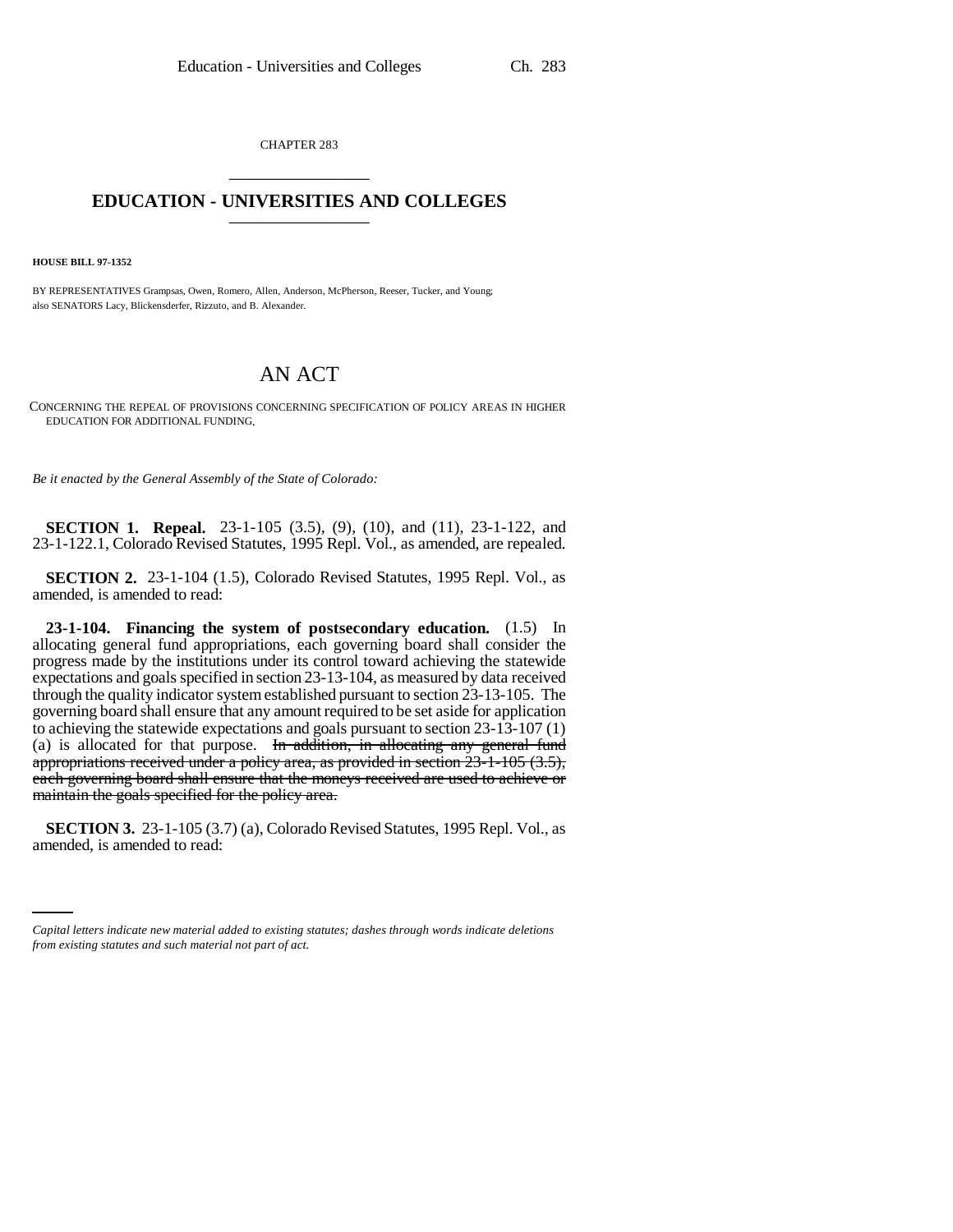**23-1-105. Duties and powers of the commission with respect to appropriations.** (3.7) (a) In addition to recommending policy areas pursuant to subsection  $(3.5)$  of this section, For fiscal year 1999-2000 and for fiscal years thereafter, the persons identified in paragraph  $(a)$  of subsection  $(3.5)$  of this section, as a group, THE COMMISSION, IN COLLABORATION WITH THE GOVERNOR, THE SPEAKER OF THE HOUSE OF REPRESENTATIVES, THE PRESIDENT OF THE SENATE, THE MAJORITY AND MINORITY LEADERS OF THE HOUSE OF REPRESENTATIVES AND THE SENATE, THE CHAIRPERSONS OF THE EDUCATION COMMITTEES OF THE HOUSE OF REPRESENTATIVES AND THE SENATE, AND THE JOINT BUDGET COMMITTEE may recommend to the joint budget committee that the general assembly appropriate moneys to provide incentives and rewards to those state-supported institutions of higher education that have achieved or are making satisfactory progress toward achieving the statewide expectations and goals specified in section 23-13-104. The group shall base its recommendation on data collected through the quality indicator system and annually reported pursuant to section 23-13-105. Any moneys appropriated pursuant to this subsection (3.7) shall be in addition to any moneys that may be appropriated as base funding. or to fund the policy areas selected pursuant to subsection  $(3.5)$  of this section.

**SECTION 4.** The introductory portion to 23-13-105 (1) (a) and 23-13-105 (2) and (5) (a), Colorado Revised Statutes, 1995 Repl. Vol., as amended, are amended to read:

**23-13-105. Quality indicator system - development - implementation reports.** (1) (a) The commission and the governing boards shall develop a quality indicator system to measure the overall performance of the statewide system of higher education and each governing board's and each institution's performance in achieving the statewide expectations and goals. and the policy areas adopted pursuant to section  $23-1-105$   $(3.5)$ . At a minimum, the quality indicator system shall measure achievement in the following areas:

(2) (a) On or before July 1, 1997, and on or before July 1 of each year thereafter, the commission, in cooperation with the governing boards, shall identify a set of statewide quality indicators within the areas specified in subsection (1) of this section to be reported by every institution. The commission shall select the quality indicators to generate data measuring the overall performance of the statewide system of higher education with regard to the statewide expectations and goals. and the policy areas adopted pursuant to section  $23-1-105$   $(3.5)$ . The commission shall annually reexamine the statewide quality indicators and modify them as necessary to generate the necessary information for measuring the performance of the statewide system of higher education.

(b) On or before July 1, 1997, and on or before July 1 of each year thereafter, each governing board, with the approval of the commission, shall select within the areas specified in subsection (1) of this section a set of quality indicators to be reported by each institution under the governing board's management. The governing boards shall select sets of quality indicators that are designed to generate the necessary data to measure each institution's achievement of the statewide expectations and goals. and the five policy areas adopted pursuant to section  $23-1-105$   $(3.5)$ . The governing boards shall ensure that each set of quality indicators is unique to the institution for which they are chosen, based on the institution's role and mission. For purposes of